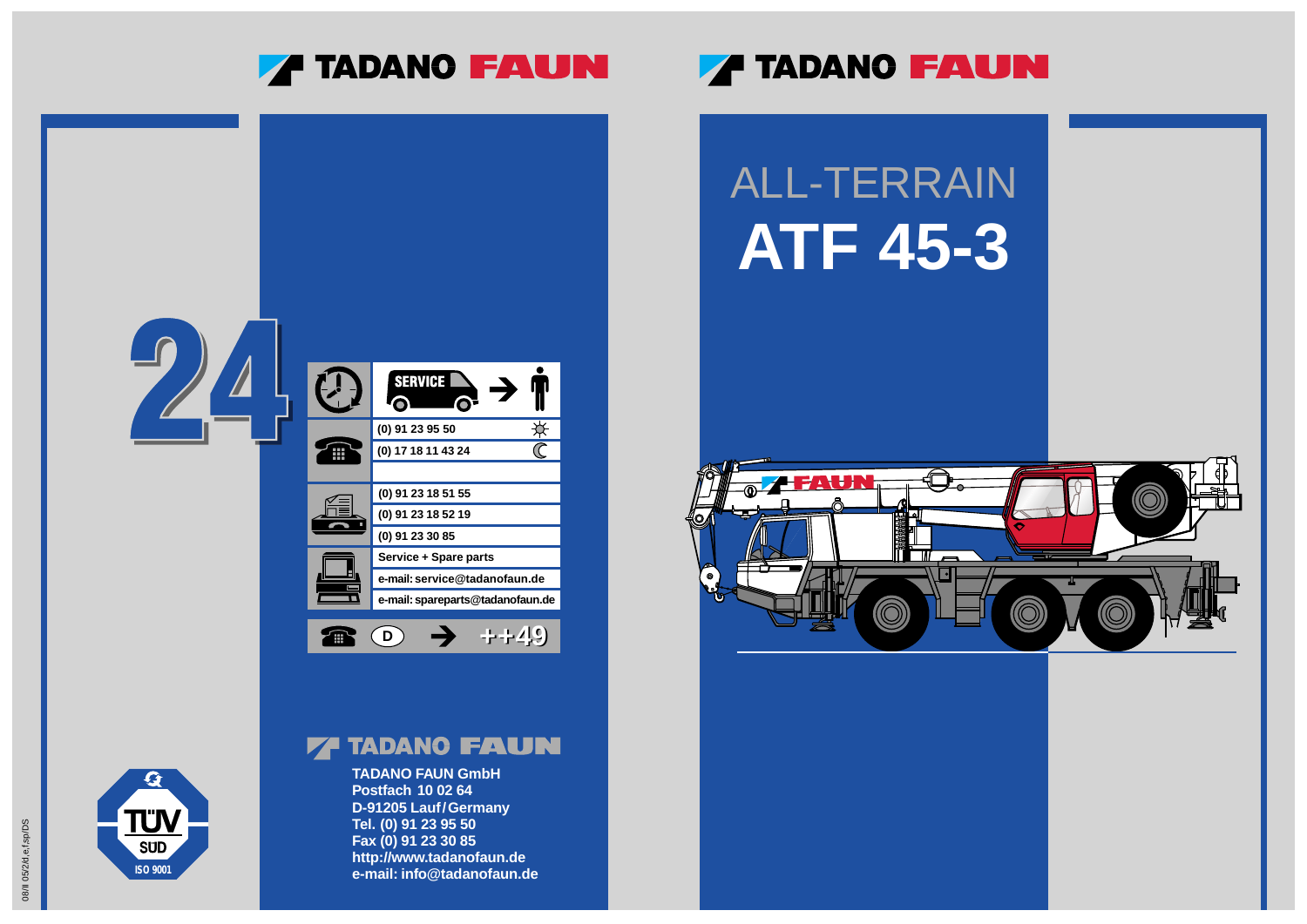

Maße (mm) Dimensions (mm) Dimensiones (mm)

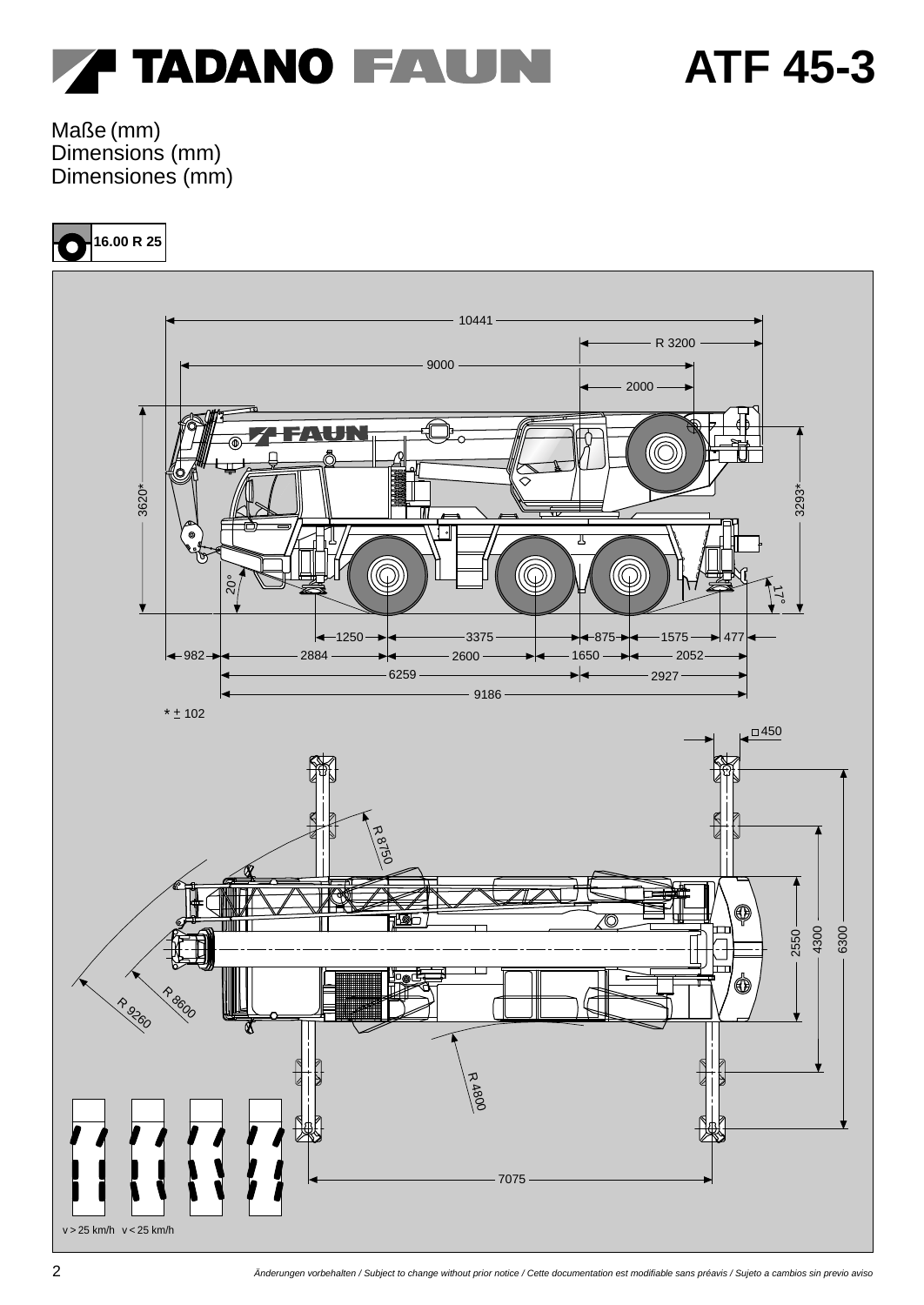### **ATF 45-3**

### Gewichte / Geschwindigkeiten Weights /Working speeds Poids /Vitesses Pesos /Velocidades de trabajo

|  | Achse / Axle<br>' Eie<br>Essieu / |               |                |              | Gesamtgewicht / Total weight<br>Poids total / Peso total |
|--|-----------------------------------|---------------|----------------|--------------|----------------------------------------------------------|
|  |                                   | $\sim$ $\sim$ | $\overline{1}$ | $\mathbf{r}$ | $36*$                                                    |

\* Incl. 7,6 t Gegengewicht, , 8,7 m / 15,2 m Auslegerverlängerung, 20 t Unterflasche, 6 t Hakengeschirr, Antrieb 6 x 6, Bereifung 16.00 R 25.<br>\* Incl. 7.6 t counterweight, 8.7 m / 15.2 m boom extension, 20 t hook block, 6 t

\* Incl. de 7,6 t contrepoids, 8,7 m / 15,2 m fléchette, 20 t moufle, 6 t elingues, entraînement 6 x 6, pneus 16.00 R 25.<br>\* Incl. contrapeso de 7,6 t, 8,7 m / 15,2 m plumín, 20 t gancho, 6 t gancho de bola, tracción 6 x 6,

|                                            | Traglast / Lifting capacity / Force<br>de levage / Capacidad de elevación | Rollen / Sheaves<br>Pulies / Poleas | Stränge / Parts of line<br>Brins / Ramales de cable | Gewicht / Weight<br>Poid / Peso |
|--------------------------------------------|---------------------------------------------------------------------------|-------------------------------------|-----------------------------------------------------|---------------------------------|
| $\bullet$                                  | $50t*$                                                                    |                                     |                                                     | $475 \text{ kg}$                |
|                                            | 50t                                                                       |                                     |                                                     | $475 \text{ kg}$                |
|                                            | $32+$                                                                     |                                     |                                                     | 300 kg                          |
| * Doppelhaken                              | 32t                                                                       |                                     |                                                     | $300 \text{ kg}$                |
| * Rams horn<br>* Moufle avec crochet marin | 12.5t                                                                     |                                     |                                                     | $170 \text{ kg}$                |
| * Gancho doble                             | 6 t                                                                       |                                     |                                                     | $150 \text{ kg}$                |



| . <del>. .</del>                                    |   | 2 | 3  | 4  | 5  | 6  |    | 8  | 9  | 10 | 11 | 12 | R <sub>1</sub> | R2 | <b>BERTH</b> |
|-----------------------------------------------------|---|---|----|----|----|----|----|----|----|----|----|----|----------------|----|--------------|
| $ 14.00 $ km/h                                      | 5 |   | 9  | 11 | 14 | 18 | 24 | 31 | 40 | 51 | 65 | 80 | 6              | 7  | 64%          |
| $\vert 16.00 \vert \vert \mathrm{km/h} \vert \vert$ | 6 | 7 | 10 | 12 | 16 | 20 | 26 | 34 | 44 | 56 | 71 | 80 | 6              | 8  | 56%          |

|                     |                             | <b>Stufenlos</b><br>Infinitely variable<br>Infinitamente variable | Progressivement variable                                              | Seil<br>Rope<br>Câble<br>Cable | Max. Seilzug<br>Max. single line pull<br>Effort maxi au brin simple<br>Trio máximo por ramal |
|---------------------|-----------------------------|-------------------------------------------------------------------|-----------------------------------------------------------------------|--------------------------------|----------------------------------------------------------------------------------------------|
| <b>THE PARTMENT</b> | $0 - 120$ m/min             | 4. Lage<br>4 <sup>th</sup> layer<br>$4eme$ brin<br>capa 4         | für einfachen Strang<br>single line<br>au brin simple<br>ramal simple | $16$ mm $/ 150$ m              | 53 kN 1. Lage<br>1 <sup>st</sup> layer<br>$1er$ brin<br>capa 1                               |
|                     | $0 - 120$ m/min             | 4. Lage<br>$4th$ layer<br>$4ème$ brin<br>capa 4                   | für einfachen Strang<br>single line<br>au brin simple<br>ramal simple | $16$ mm $/ 150$ m              | 53 kN<br>1. Lage<br>$1st$ layer<br>$1er$ brin<br>capa 1                                      |
| 360                 | $0 - 2.5$ min <sup>-1</sup> |                                                                   |                                                                       |                                |                                                                                              |
|                     | $-1^{\circ} - +80^{\circ}$  |                                                                   | ca. 25 s<br>approx. $25 s$<br>env. $25 s$<br>aproximadamente 25 s     |                                |                                                                                              |
| <b>1882</b>         | $9.0 m - 34.0 m$            |                                                                   | ca. $75 s$<br>approx. 75 s<br>env. $75 s$<br>aproximadamente 75 s     |                                |                                                                                              |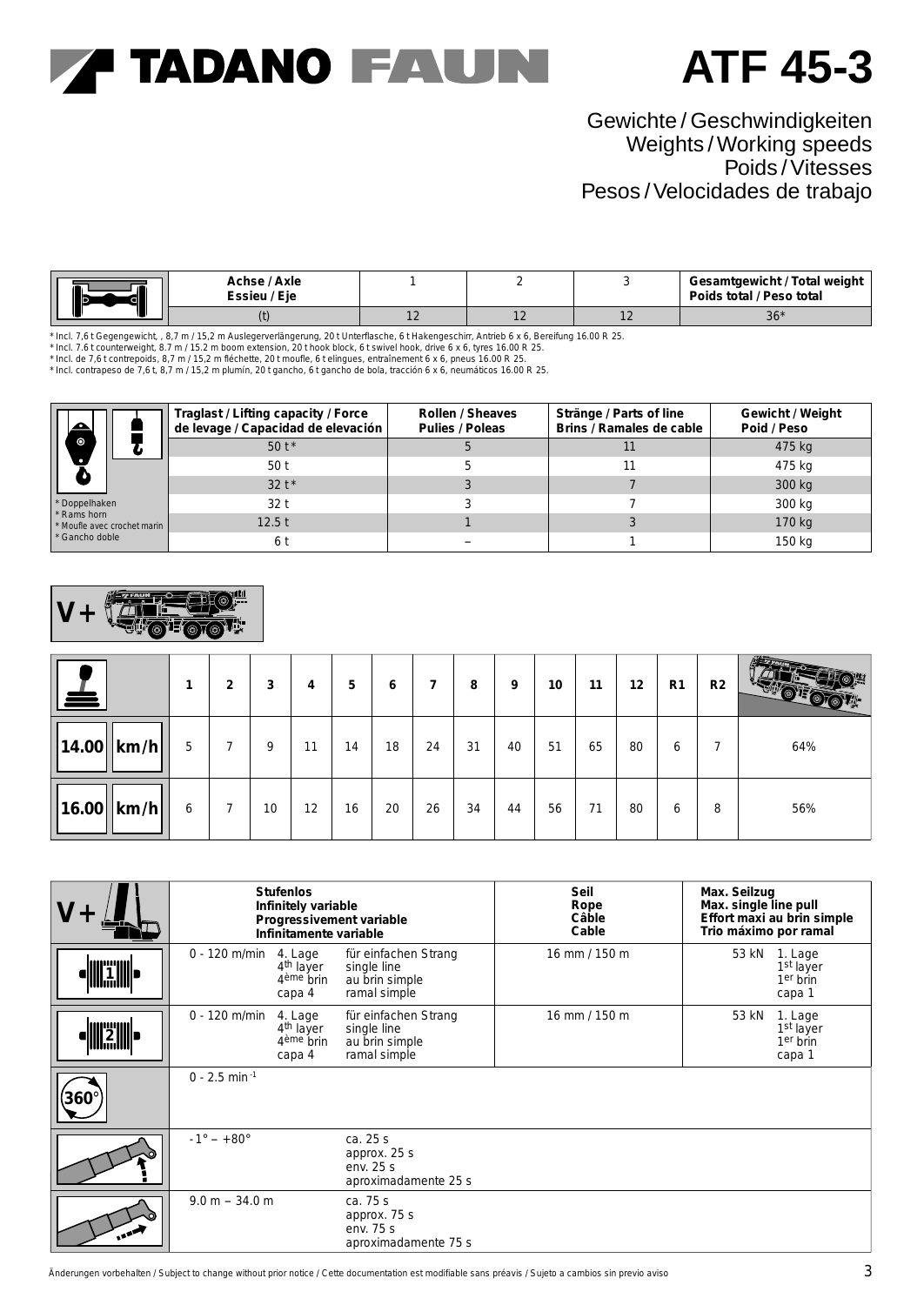### Tragfähigkeiten Lifting capacities Capacités de levage Capacidades de elevación

**360**°

**8.5t**

| $\mathbf{P}_{m}$                   | 9.0 <sub>m</sub> | 12.2 <sub>m</sub> | 15.3 <sub>m</sub> | 18.4 m         | 21.5 m    | 24.6 m  | 27.8 m  | 30.9 <sub>m</sub> | 34.0 m |
|------------------------------------|------------------|-------------------|-------------------|----------------|-----------|---------|---------|-------------------|--------|
| 2.7                                | 45.0             |                   |                   |                |           |         |         |                   |        |
| 3.0                                | 42.3             | 26.0              | 24.5              |                |           |         |         |                   |        |
| 3.5                                | 38.0             | 26.0              | 24.5              | 14.0           |           |         |         |                   |        |
| 4.0                                | 34.7             | 26.0              | 24.5              | 14.0           | 20.0      |         |         |                   |        |
| 4.5                                | 31.7             | 26.0              | 24.5              | 14.0           | 19.4      | 14.0    |         |                   |        |
| 5.0                                | 29.2             | 24.5              | 24.5              | 14.0           | 18.8      | 14.0    | 14.0    |                   |        |
| 6.0                                | 25.0             | 20.4              | 20.0              | 14.0           | 16.9      | 14.0    | 14.0    | 11.0              | 9.0    |
| 7.0                                | 17.1             | 17.1              | 16.8              | 13.2           | 15.3      | 13.6    | 13.0    | 11.0              | 9.0    |
| 8.0                                |                  | 14.7              | 14.3              | 12.4           | 13.9      | 13.1    | 11.9    | 10.4              | 8.8    |
| 9.0                                |                  | 12.6              | 13.2              | 11.6           | 12.9      | 11.8    | 10.9    | 9.7               | 8.3    |
| 10.0                               |                  | 10.4              | 11.2              | 10.7           | 11.1      | 10.6    | 9.8     | 9.1               | 7.8    |
| 11.0                               |                  |                   | 9.6               | 9.8            | 9.5       | 9.1     | 8.9     | 8.3               | 7.4    |
| 12.0                               |                  |                   | 8.4               | 8.6            | 8.3       | 7.9     | 7.9     | 7.7               | 7.0    |
| 14.0                               |                  |                   |                   | 6.7            | 6.4       | 6.1     | 6.0     | 6.3               | 6.1    |
| 16.0                               |                  |                   |                   | 5.4            | 5.2       | 4.8     | 4.7     | 4.9               | 5.1    |
| 18.0                               |                  |                   |                   |                | 4.5       | 3.8     | 3.7     | 4.2               | 4.1    |
| 20.0                               |                  |                   |                   |                |           | 3.0     | 3.2     | 3.6               | 3.3    |
| 22.0                               |                  |                   |                   |                |           | 2.4     | 2.8     | 3.0               | 2.7    |
| 24.0                               |                  |                   |                   |                |           |         | 2.5     | 2.5               | 2.2    |
| 26.0                               |                  |                   |                   |                |           |         |         | 2.1               | 1.8    |
| 28.0                               |                  |                   |                   |                |           |         |         | 1.8               | 1.5    |
| 30.0                               |                  |                   |                   |                |           |         |         |                   | 1.2    |
| 32.0                               |                  |                   |                   |                |           |         |         |                   |        |
| 34.0                               |                  |                   |                   |                |           |         |         |                   |        |
| 36.0                               |                  |                   |                   |                |           |         |         |                   |        |
|                                    | $\mathbf{0}$     | 50/0              | 0/50/100          | $\overline{0}$ | 50/100/0  | 100/100 | 0/100   | 50/100            | 100    |
| $\mathbf{u}$                       | 0                | 0/50              | 33/50/0           | 50             | 50/100/67 | 100/50  | 100/100 | 100/100           | 100    |
| $\frac{1}{2}$ $\frac{1}{2}$<br>'o/ | $\overline{0}$   | 0/0               | 33/0/0            | 50             | 50/0/67   | 25/50   | 100/50  | 100/75            | 100    |
|                                    | $\mathbf 0$      | 0/0               | 33/0/0            | 50             | 50/0/67   | 25/50   | 100/50  | 100/75            | 100    |

### **360 8.5t** H

|              |           | $30.9 m + 8.7 m$ |      |           | $34.0 m + 8.7 m$ |      | $34.0 m + 15.2 m$ |            |      |  |
|--------------|-----------|------------------|------|-----------|------------------|------|-------------------|------------|------|--|
| m            | $5^\circ$ | $20^\circ$       | 40°  | $5^\circ$ | $20^\circ$       | 40°  | $5^\circ$         | $20^\circ$ | 40°  |  |
| 6.0          |           |                  |      |           |                  |      |                   |            |      |  |
| 7.0          | 6.35      |                  |      |           |                  |      |                   |            |      |  |
| 8.0          | 6.15      |                  |      | 5.80      |                  |      |                   |            |      |  |
| 9.0          | 6.00      | 4.65             |      | 5.70      |                  |      |                   |            |      |  |
| 10.0         | 5.80      | 4.40             |      | 5.60      | 4.40             |      | 3.00              |            |      |  |
| 11.0         | 5.55      | 4.25             | 3.00 | 5.20      | 4.25             |      | 2.95              |            |      |  |
| 12.0         | 5.30      | 4.05             | 2.95 | 4.75      | 4.05             | 2.95 | 2.85              |            |      |  |
| 14.0         | 4.55      | 3.70             | 2.80 | 4.05      | 3.75             | 2.80 | 2.75              | 2.65       |      |  |
| 16.0         | 3.95      | 3.45             | 2.70 | 3.50      | 3.45             | 2.70 | 2.60              | 2.45       |      |  |
| 18.0         | 3.55      | 3.20             | 2.55 | 3.05      | 3.05             | 2.60 | 2.45              | 2.25       | 1.75 |  |
| 20.0         | 3.15      | 3.00             | 2.45 | 2.70      | 2.70             | 2.50 | 2.35              | 2.10       | 1.70 |  |
| 22.0         | 2.60      | 2.75             | 2.40 | 2.40      | 2.40             | 2.40 | 2.20              | 2.00       | 1.60 |  |
| 24.0         | 2.10      | 2.25             | 2.30 | 2.15      | 2.20             | 2.15 | 1.95              | 1.90       | 1.55 |  |
| 26.0         | 1.75      | 1.85             | 1.90 | 1.75      | 1.85             | 2.00 | 1.75              | 1.75       | 1.50 |  |
| 28.0         | 1.60      | 1.65             | 1.65 | 1.35      | 1.50             | 1.60 | 1.60              | 1.65       | 1.45 |  |
| 30.0         | 1.35      | 1.40             | 1.45 | 1.05      | 1.15             | 1.20 | 1.45              | 1.50       | 1.40 |  |
| 32.0         | 1.05      | 1.10             | 1.10 | 0.80      | 0.90             | 0.90 | 1.20              | 1.35       | 1.35 |  |
| 34.0         | 0.85      | 0.85             | 0.80 | 0.55      | 0.60             | 0.60 | 0.95              | 1.10       | 1.20 |  |
| 36.0         | 0.60      | 0.60             |      |           | 0.40             | 0.40 | 0.75              | 0.85       | 0.95 |  |
| 38.0         |           |                  |      |           |                  |      | 0.55              | 0.65       | 0.70 |  |
| 40.0         |           |                  |      |           |                  |      | 0.40              | 0.50       | 0.50 |  |
|              |           | 50/100           |      |           | 100              |      |                   | 100        |      |  |
| $\mathbf{I}$ |           | 100/100          |      |           | 100              |      | 100               |            |      |  |
| Ш<br>%       |           | 100/75           |      |           | 100              |      | 100               |            |      |  |
| IV           |           | 100/75           |      |           | 100              |      | 100               |            |      |  |

**DIN / ISO**



**ATF 45-3**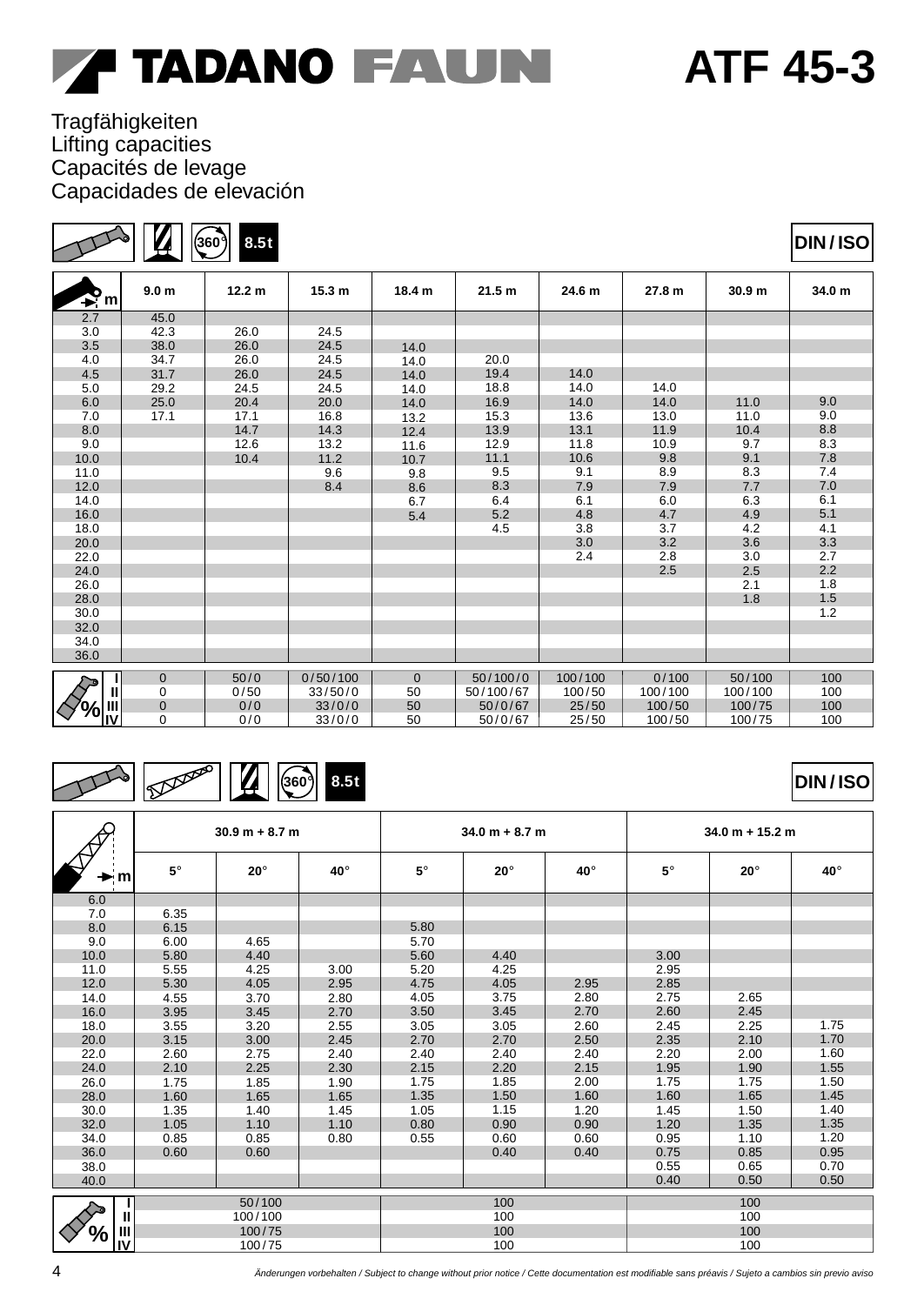

Hubhöhen Lifting heights Hauteurs de levage Alturas de elevación

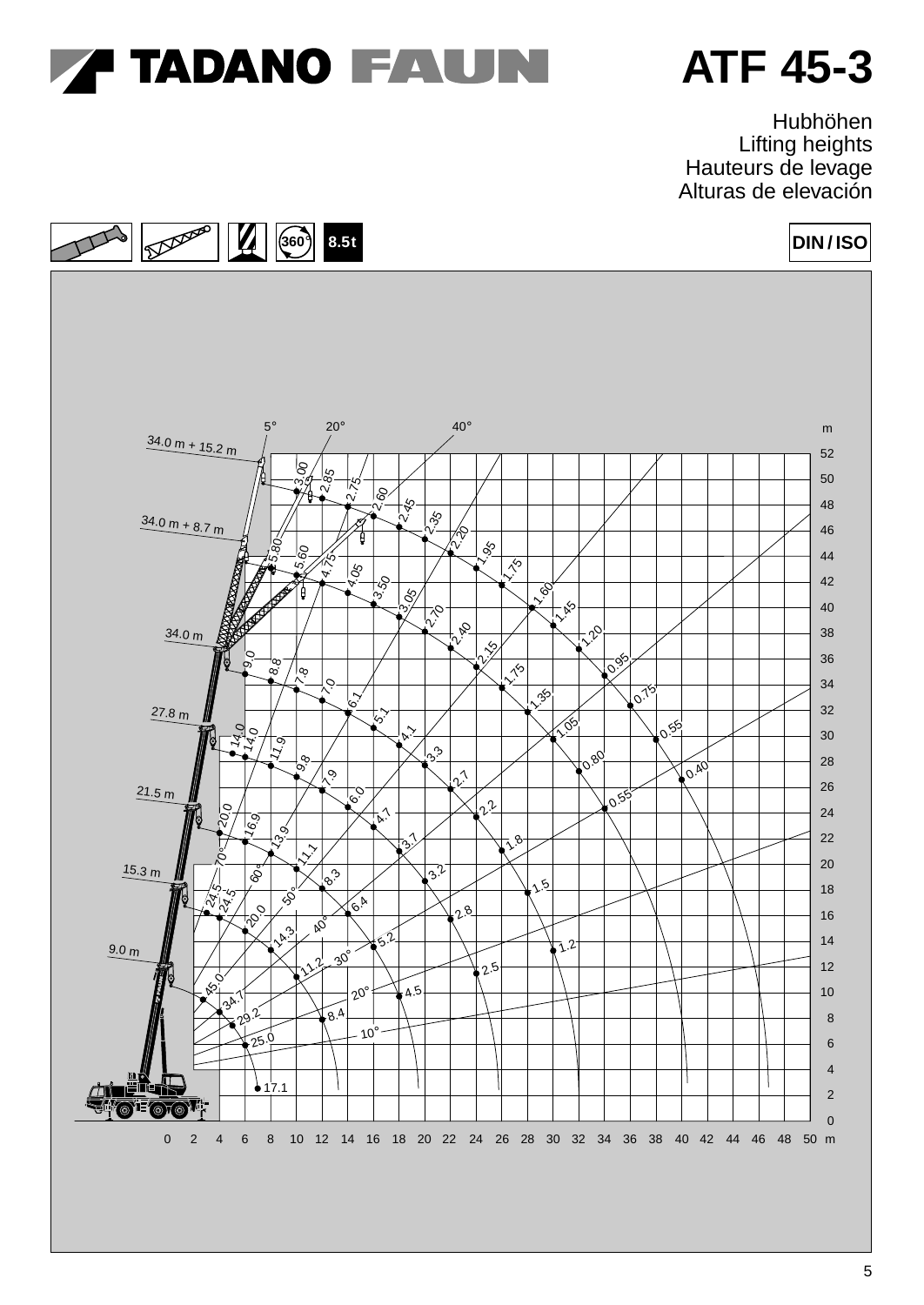### Tragfähigkeiten Lifting capacities Capacités de levage

| Ю<br>$\blacktriangleright$ m | 9.0 <sub>m</sub> | 12.2 <sub>m</sub> | 15.3 <sub>m</sub> | 18.4 m   | 21.5 m    | 24.6 m  | 27.8 m  | 30.9 <sub>m</sub> | 34.0 m |
|------------------------------|------------------|-------------------|-------------------|----------|-----------|---------|---------|-------------------|--------|
| 2.7                          | 45.0             |                   |                   |          |           |         |         |                   |        |
| 3.0                          | 41.9             | 26.0              | 24.5              |          |           |         |         |                   |        |
| 3.5                          | 37.3             | 26.0              | 24.5              | 14.0     |           |         |         |                   |        |
| 4.0                          | 34.7             | 26.0              | 24.5              | 14.0     | 20.0      |         |         |                   |        |
| 4.5                          | 31.7             | 26.0              | 24.5              | 14.0     | 19.4      | 14.0    |         |                   |        |
| 5.0                          | 29.2             | 24.5              | 24.1              | 14.0     | 18.8      | 14.0    | 14.0    |                   |        |
| 6.0                          | 24.1             | 20.0              | 19.6              | 14.0     | 16.9      | 14.0    | 14.0    | 11.0              | 9.0    |
| 7.0                          | 16.8             | 16.8              | 16.4              | 13.2     | 15.3      | 13.6    | 13.0    | 11.0              | 9.0    |
| 8.0                          |                  | 14.4              | 14.0              | 12.4     | 13.6      | 13.1    | 11.9    | 10.4              | 8.8    |
| 9.0                          |                  | 12.0              | 12.7              | 11.6     | 12.5      | 11.8    | 10.9    | 9.7               | 8.3    |
| 10.0                         |                  | 9.9               | 10.7              | 10.7     | 10.6      | 10.2    | 9.8     | 9.1               | 7.8    |
| 11.0                         |                  |                   | 9.2               | 9.4      | 9.1       | 8.7     | 8.6     | 8.3               | 7.4    |
| 12.0                         |                  |                   | 8.1               | 8.2      | 7.9       | 7.5     | 7.5     | 7.7               | 7.0    |
| 14.0                         |                  |                   |                   | 6.4      | 6.1       | 5.8     | 5.7     | 5.9               | 6.1    |
| 16.0                         |                  |                   |                   | 5.1      | 5.2       | 4.5     | 4.5     | 4.8               | 4.8    |
| 18.0                         |                  |                   |                   |          | 4.3       | 3.5     | 3.6     | 4.2               | 3.9    |
| 20.0                         |                  |                   |                   |          |           | 2.8     | 3.2     | 3.4               | 3.1    |
| 22.0                         |                  |                   |                   |          |           | 2.2     | 2.8     | 2.8               | 2.6    |
| 24.0                         |                  |                   |                   |          |           |         | 2.5     | 2.4               | 2.1    |
| 26.0                         |                  |                   |                   |          |           |         |         | 2.0               | 1.7    |
| 28.0                         |                  |                   |                   |          |           |         |         | 1.6               | 1.3    |
| 30.0                         |                  |                   |                   |          |           |         |         |                   | 1.1    |
| 32.0                         |                  |                   |                   |          |           |         |         |                   |        |
| 34.0                         |                  |                   |                   |          |           |         |         |                   |        |
| 36.0                         |                  |                   |                   |          |           |         |         |                   |        |
|                              | $\Omega$         | 50/0              | 0/50/100          | $\Omega$ | 50/100/0  | 100/100 | 0/100   | 50/100            | 100    |
| $\mathbf{u}$                 | 0                | 0/50              | 33/50/0           | 50       | 50/100/67 | 100/50  | 100/100 | 100/100           | 100    |
|                              | $\Omega$         | 0/0               | 33/0/0            | 50       | 50/0/67   | 25/50   | 100/50  | 100/75            | 100    |
| ⁄o∣ <sub>l∐</sub>            | 0                | 0/0               | 33/0/0            | 50       | 50/0/67   | 25/50   | 100/50  | 100/75            | 100    |

### **360° 7.6t**

|                     | ⊵           | — 12 I           |      |             |                  |      |             |                   |            |
|---------------------|-------------|------------------|------|-------------|------------------|------|-------------|-------------------|------------|
|                     |             | $30.9 m + 8.7 m$ |      |             | $34.0 m + 8.7 m$ |      |             | $34.0 m + 15.2 m$ |            |
| ٠m                  | $5^{\circ}$ | $20^\circ$       | 40°  | $5^{\circ}$ | $20^\circ$       | 40°  | $5^{\circ}$ | $20^\circ$        | $40^\circ$ |
| 6.0                 |             |                  |      |             |                  |      |             |                   |            |
| 7.0                 | 6.35        |                  |      |             |                  |      |             |                   |            |
| 8.0                 | 6.15        |                  |      | 5.80        |                  |      |             |                   |            |
| 9.0                 | 6.00        | 4.65             |      | 5.70        |                  |      |             |                   |            |
| 10.0                | 5.80        | 4.40             |      | 5.60        | 4.40             |      | 3.00        |                   |            |
| 11.0                | 5.55        | 4.25             | 3.00 | 5.20        | 4.25             |      | 2.95        |                   |            |
| 12.0                | 5.30        | 4.05             | 2.95 | 4.75        | 4.05             | 2.95 | 2.85        |                   |            |
| 14.0                | 4.55        | 3.70             | 2.80 | 4.05        | 3.75             | 2.80 | 2.75        | 2.65              |            |
| 16.0                | 3.95        | 3.45             | 2.70 | 3.50        | 3.45             | 2.70 | 2.60        | 2.45              |            |
| 18.0                | 3.55        | 3.20             | 2.55 | 3.05        | 3.05             | 2.60 | 2.45        | 2.25              | 1.75       |
| 20.0                | 3.05        | 3.00             | 2.45 | 2.70        | 2.70             | 2.50 | 2.35        | 2.10              | 1.70       |
| 22.0                | 2.45        | 2.60             | 2.40 | 2.40        | 2.40             | 2.40 | 2.20        | 2.00              | 1.60       |
| 24.0                | 1.95        | 2.10             | 2.20 | 2.00        | 2.15             | 2.15 | 1.95        | 1.90              | 1.55       |
| 26.0                | 1.75        | 1.85             | 1.85 | 1.60        | 1.70             | 1.85 | 1.75        | 1.75              | 1.50       |
| 28.0                | 1.50        | 1.60             | 1.65 | 1.25        | 1.35             | 1.45 | 1.60        | 1.65              | 1.45       |
| 30.0                | 1.20        | 1.25             | 1.30 | 0.95        | 1.05             | 1.10 | 1.35        | 1.50              | 1.40       |
| 32.0                | 0.95        | 1.00             | 1.00 | 0.70        | 0.75             | 0.80 | 1.10        | 1.25              | 1.35       |
| 34.0                | 0.70        | 0.75             | 0.70 | 0.45        | 0.50             | 0.50 | 0.85        | 1.00              | 1.10       |
| 36.0                | 0.50        | 0.55             |      |             |                  |      | 0.65        | 0.75              | 0.85       |
| 38.0                |             |                  |      |             |                  |      | 0.50        | 0.55              | 0.60       |
| 40.0                |             |                  |      |             |                  |      |             |                   | 0.40       |
|                     |             | 50/100           |      |             | 100              |      |             | 100               |            |
| $\mathbf{II}$       |             | 100/100          |      |             | 100              |      |             | 100               |            |
| $\mathbf{III}$<br>% |             | 100/75           |      |             | 100              |      |             | 100               |            |
| $\mathbf{N}$        |             | 100/75           |      |             | 100              |      | 100         |                   |            |

**360**°

**7.6t \***

Capacidades de elevación

 $\boldsymbol{Z}$ 

| <b><i>A</i> TADANO FAUN</b> |  |  |
|-----------------------------|--|--|
|-----------------------------|--|--|



**DIN / ISO**

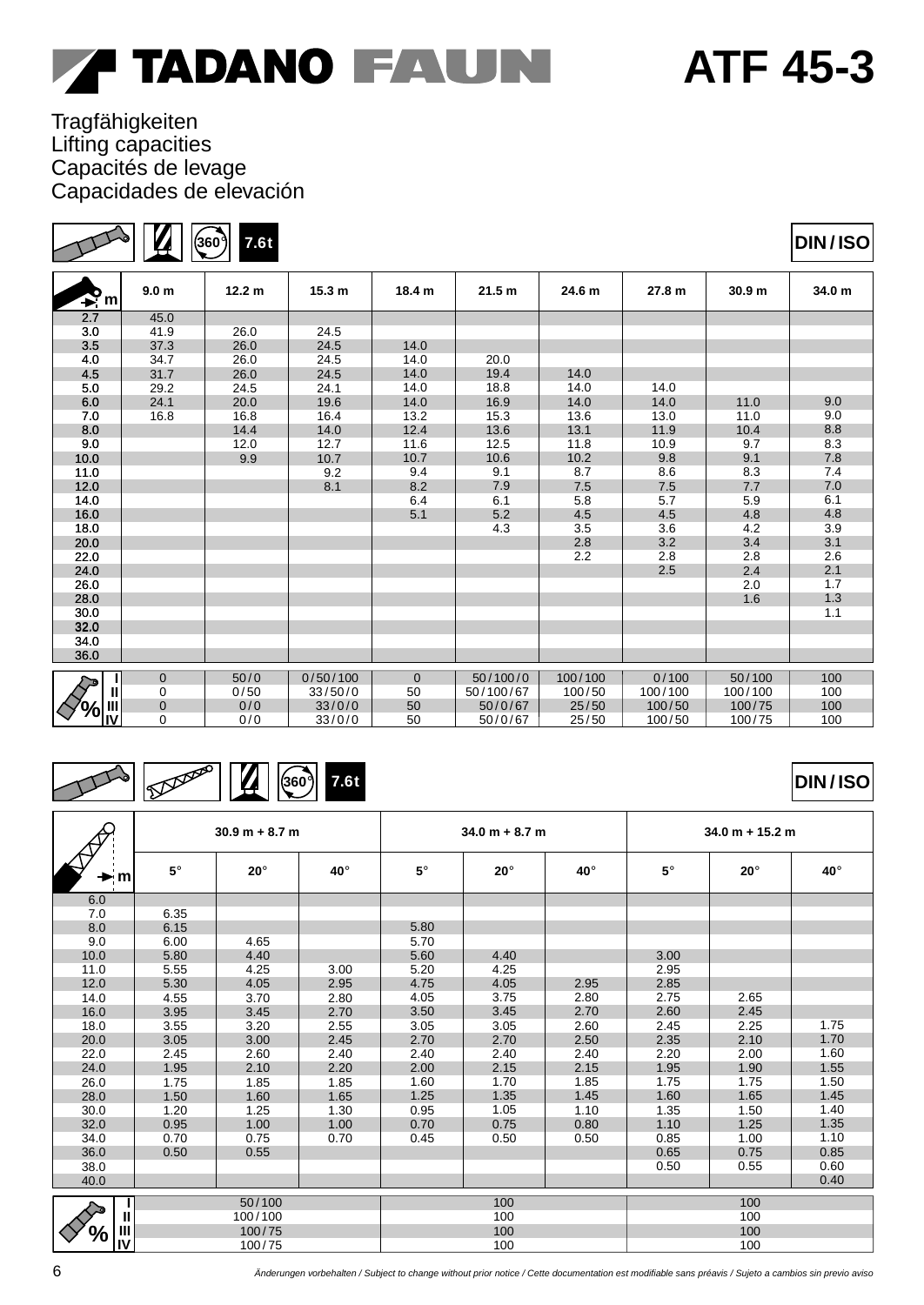

Hubhöhen Lifting heights Hauteurs de levage Alturas de elevación

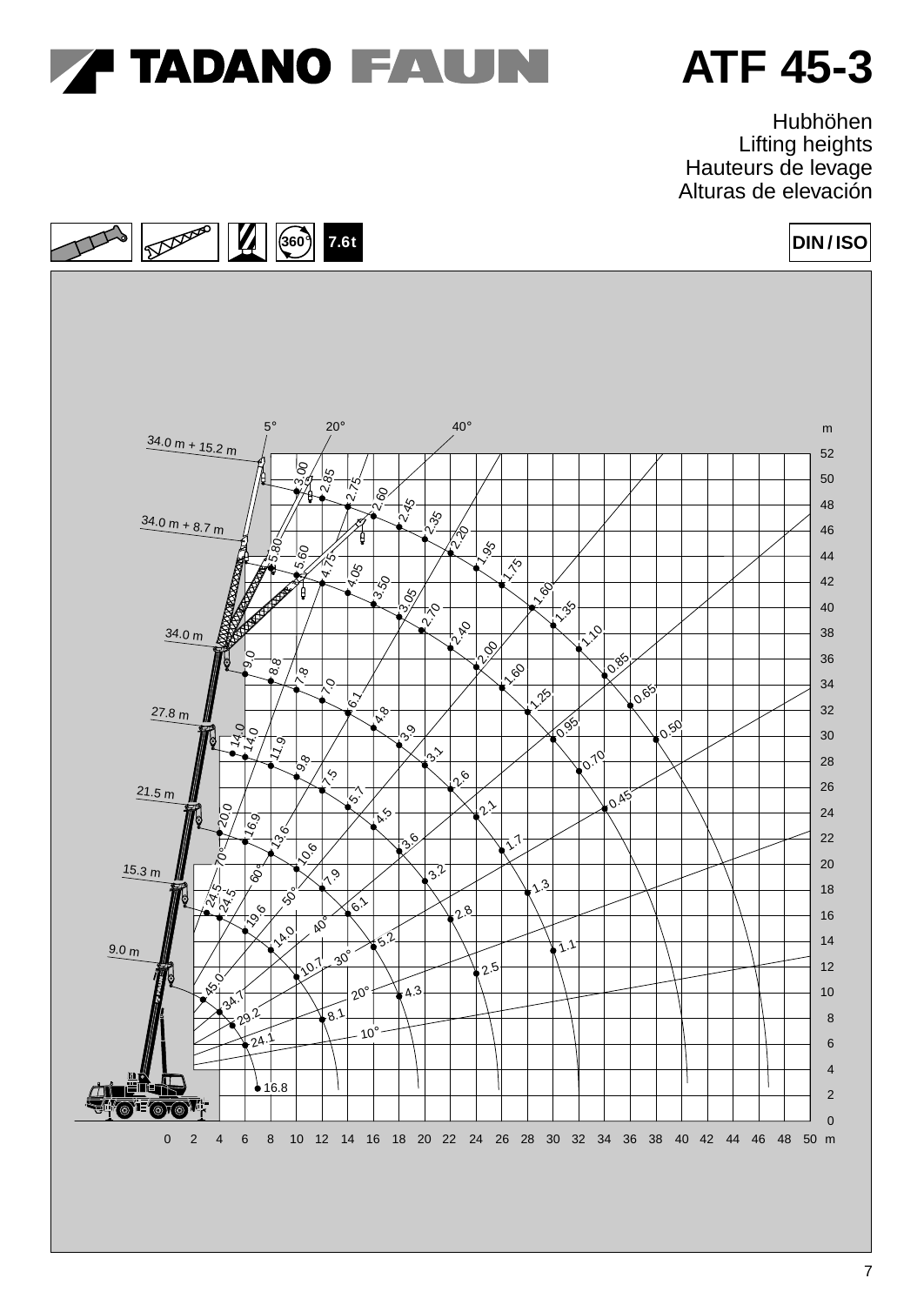# **ATF 45-3**

Tragfähigkeiten am Teleskopausleger Lifting capacities on telescopic boom Capacités de levage à la flèche télescopique Capacidades de elevación con la pluma telescópica

|                | $\bullet$        | 8.5t         | <b>DIN/ISO</b> |                |                  | 7.6t              | <b>DIN/ISO</b> |
|----------------|------------------|--------------|----------------|----------------|------------------|-------------------|----------------|
| $\mathbf{P}_m$ | 9.0 <sub>m</sub> | 15.3 m       | 18.4 m         | $\mathbf{P}_m$ | 9.0 <sub>m</sub> | 15.3 <sub>m</sub> | 18.4 m         |
| 3.0            | 15.2             | 11.2         |                | 3.0            | 15.2             | 11.2              |                |
| 3.5            | 13.5             | 10.9         | 10.9           | 3.5            | 13.5             | 10.9              | 10.9           |
| 4.0            | 11.7             | 10.5         | 10.5           | 4.0            | 11.4             | 10.5              | 10.5           |
| 4.5            | 9.5              | 10.2         | 10.2           | 4.5            | 9.0              | 10.0              | 10.1           |
| $5.0\,$        | 7.9              | 8.8          | 8.9            | $5.0\,$        | 7.5              | 8.3               | 8.5            |
| 6.0            | 5.8              | 6.5          | 6.6            | 6.0            | 5.5              | 6.2               | 6.3            |
| $7.0$          | 4.4              | 5.0          | 5.1            | 7.0            | 4.0              | 4.8               | 4.9            |
| 8.0            |                  | 4.1          | 4.2            | 8.0            |                  | 3.8               | 3.9            |
| 9.0            |                  | 3.3          | 3.4            | 9.0            |                  | 3.1               | 3.2            |
| 10.0           |                  | 2.8          | 2.9            | 10.0           |                  | 2.6               | 2.7            |
| 11.0           |                  | 2.4          | 2.5            | 11.0           |                  | 2.3               | 2.3            |
| 12.0           |                  | 2.1          | 2.2            | 12.0           |                  | 1.9               | 2.0            |
| 14.0           |                  |              | 1.6            | 14.0           |                  |                   | 1.5            |
| 16.0           |                  |              | 1.2            | 16.0           |                  |                   | 1.1            |
| 18.0           |                  |              |                | 18.0           |                  |                   |                |
| 20.0           |                  |              |                | 20.0           |                  |                   |                |
| 22.0           |                  |              |                | 22.0           |                  |                   |                |
| 24.0           |                  |              |                | 24.0           |                  |                   |                |
| 26.0           |                  |              |                | 26.0           |                  |                   |                |
|                | $\mathbf 0$      | $\mathbf{0}$ | $\mathbf 0$    |                | $\boldsymbol{0}$ | $\overline{0}$    | $\overline{0}$ |
| Ш              | 0                | 33           | 50             | Ш              | 0                | 33                | 50             |
| $\mathbf{III}$ | $\mathbf{0}$     | 33           | 50             | Ш              | $\pmb{0}$        | 33                | 50             |
| 'O<br>IV       | 0                | 33           | 50             | IV             | 0                | 33                | 50             |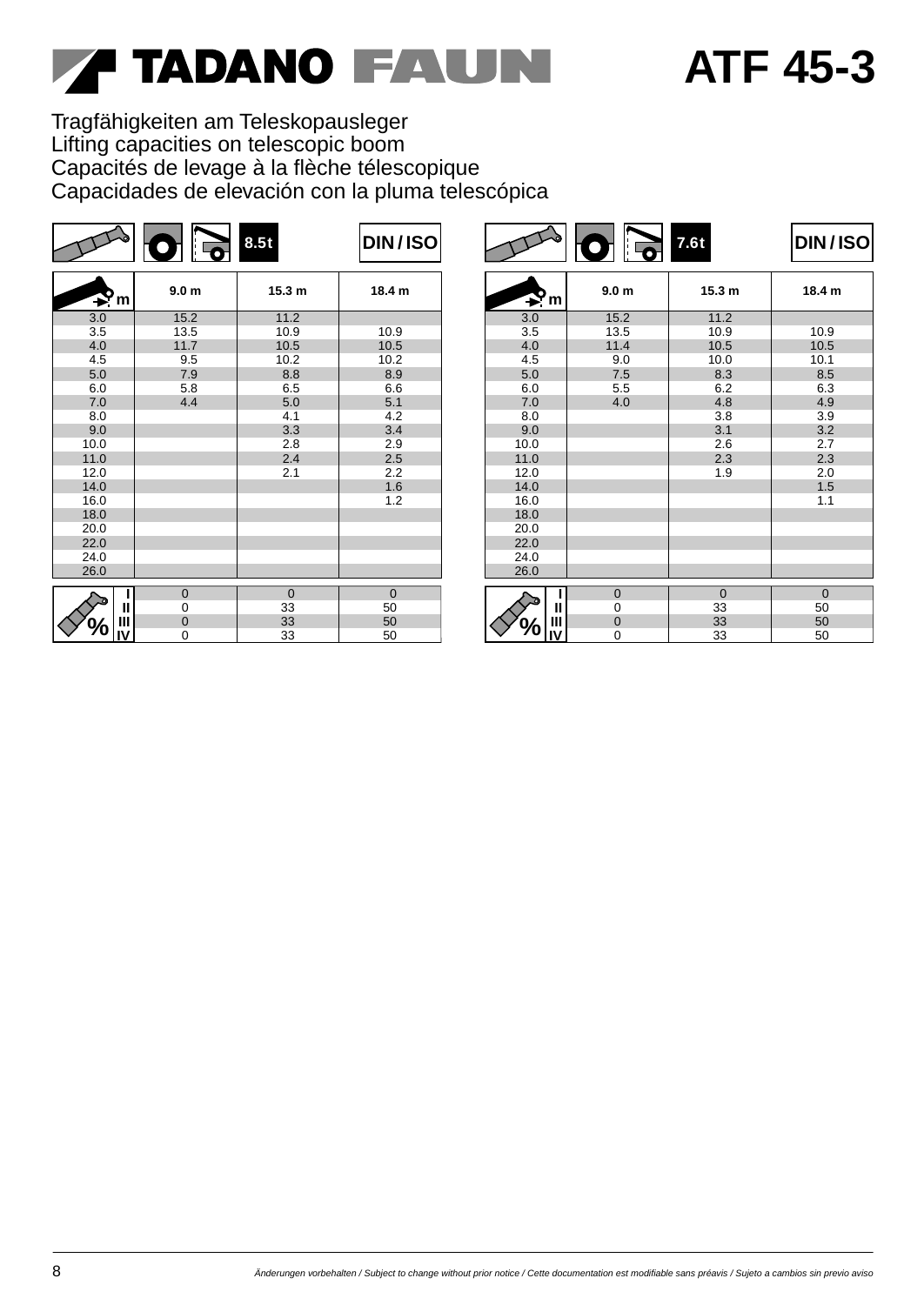### **ATF 45-3**

#### **Anmerkungen zu den Traglasttabellen**

*Die Tragfähigkeiten im Festigkeitsbereich basieren auf DIN 15018 Blatt 2 und Blatt 3 und F.E.M.*

*Die Tragfähigkeiten im Standsicherheitsbereich entsprechen DIN 15019 Teil 2 / ISO 4305.*

*Die zulässige Windgeschwindigkeit beträgt maximal 15 m/sec.*

*Die Tragfähigkeiten sind in metrischen Tonnen angegeben.*

*Das Gewicht des Lasthakens bzw. der Hakenflasche und weiterer Anschlagmittel ist von der Tragfähigkeit abzuziehen.*

*Die Tragfähigkeiten für den Teleskopausleger gelten nur bei demontierter Spitze.*

*Die Ausladung ist der horizontale Abstand von Mitte Drehkranz bis Mitte freihängender, nicht schwingender Last.*

*Tragfähigkeitsänderungen vorbehalten.*

*Obige Angaben dienen nur zur Information. Die Bedienungsanleitungen müssen zu Rate gezogen werden, bevor die Maschine in Betrieb genommen wird. Alle hier gemachten Angaben beziehen sich auf die Standard-Ausführung. Jegliche Ausrüstungsveränderungen können die angegebenen Werte beeinflussen.*

#### **Remarks relating to the rating charts**

*The lifting capacities in the structural area are based on DIN 15018 parts 2 and 3 and F.E.M.*

*The lifting capacities in the stability area are based on DIN 15019 part 2 / ISO 4305.*

*The maximum permissible wind speed for crane operation is 15 m/sec.*

*The lifting capacities shown are in metric tons.*

*The weight of load handling devices such as hook blocks, slings, etc., must be considered as part of the load and must be deducted from the lifting capacities.*

*The lifting capacities for the telescopic boom apply to a crane with no boom extensions being stowed or mounted on the crane.*

*The working radius is the horizontal distance from the centre of rotation to the centre of the freely suspended non-oscillating load.*

*The lifting capacities are subject to change without prior notice.*

*The above remarks are for basic information only and the operator's manual must be consulted before operating this crane. All data and performances refer to the standard crane. The addition of optional and other equipment may affect the performance of the crane.*

#### **Remarques relatives aux tableaux des charges**

*Les forces de levage sont conformes aux normes DIN 15018, p. 2 et 3, et F.E.M.*

*Les forces de levage dans la partie de stabilité au renversement sont conformes aux normes DIN 15019, chap. 2 / ISO 4305.*

*La grue peut travailler aux vitesses de vent allant jusqu'à 15 m/s.*

*Les forces de levage sont données en tonnes métriques.*

*Le poids du crochet-moufle et de tous les accessoires d'élingage font partie de la charge et sont à déduire des charges indiquées.*

*Les forces de levage indiquées pour la flèche télescopique s'entendent flèchette déposée.*

*Comme portée, on entend la distance horizontale du centre de la couronne de rotation au centre de la charge librement suspendue et non oscillante.*

*Sauf modification de forces de levage.*

*Les données ci-dessus servent à titre d'information. Avant la mise en marche de la grue il est conseillé d'étudier les instructions de service. Toutes les données indiquées ci-dessus se réfèrent à la machine de base. Tout changement de l'équipement de la grue peut influencer ces valeurs.*

#### **Notas relativas a los graficos de carga**

*En cuanto a los datos referentes a resistencia, las capacidades de carga están baseados sobre las normas DIN 15018, pág. 2 y 3, y F.E.M.*

*En cuanto a los datos referentes a estabilidad anti-vuelco, las capacidades de carga están baseados sobre las normas DIN 15019, Cap. 2 / ISO 4305.*

*La velocidad anemométrica max. admisible es de 15 m/seg.*

*Las capacidades de carga indicadas en las tablas corresponden a toneladas métricas.*

*Hay que deducir los pesos del gancho, eslingas y de otros dispositivos para fijación de cargas de los valores indicados en las tablas.*

*Las capacidades de carga referentes a la pluma telescópica valen solamente si el plumín está desmontada.*

*Como alcance se entiende la distancia horizontal desde el centro de la corona de giro hasta el centro de la carga suspendida libremente y no oscilante.*

*Salvo modificación de capacidades de carga, sin previo aviso.*

*Los datos arriba indicados sirven solamente para su información. Hay que leer las instrucciones para el uso antes de la puesta en servicio de la máquina. Todos los datos mencionados en las presentes tablas rigen para los modelos standard. Cualquier modificación del equipo montado puede dar lugar a modi-ficaciones de aquellos valores.*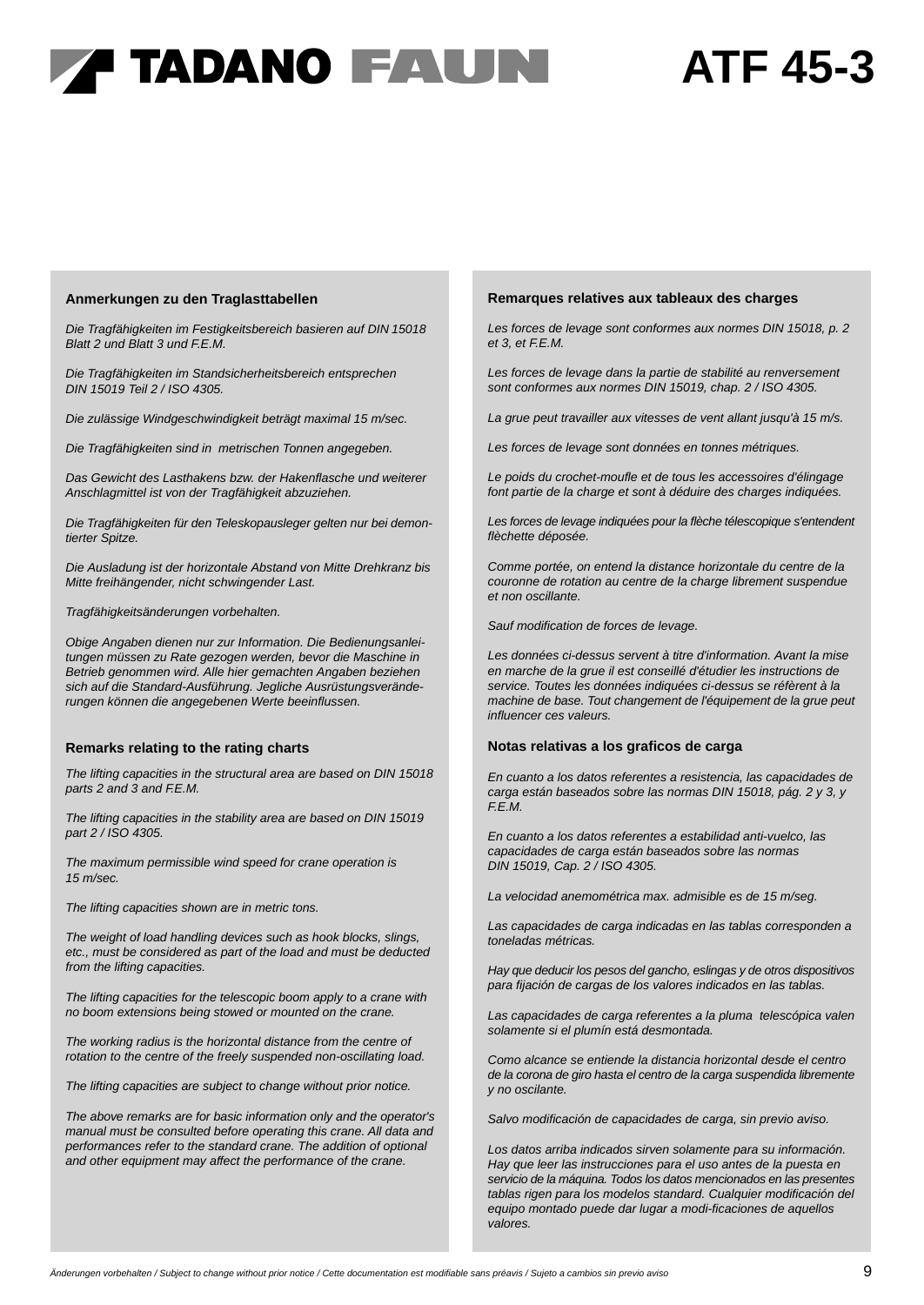### **ATF 45-3**



**Rahmen** Verwindungs- und biegesteife Schweißkonstruktion aus hochfestem Feinkornstahl.

**Abstützung** 4-Punkt-Abstützung, hydraulisch, Bedienungsmöglichkeiten an beiden Seiten des Fahrgestelles und in der Oberwagenkabine. Abstützbasis 6,3 m (und 4,3 m) x 7,07 m.

**Motor** Mercedes-Benz 6-Zylinder-Dieselmotor OM 926 LA (Euromot 2 /EPA 2), wassergekühlt, Leistung 240 kW (326 PS) bei 2200 min-1.

Drehmoment 1300 Nm (132,5 kpm) bei 1200 bis 1500 min-1. Motorleistung nach 80 / 1269 / EWG. Kraftstoffbehälter 300 l.

**Getriebe** ZF-AS-Tronic 12 AS 2302 mechanisches Schaltgetriebe mit elektronisch-pneumatisch geregelter Trockenkupplung und vollautomatischer Schaltung mit 12 Vorwärts- und 2 Rückwärtsgängen.

### **Antrieb** 6 x 6

#### **Achsen**

- 1. Achse: gelenkt, angetrieben, Differentialsperre quer.
- 2. Achse: gelenkt, angetrieben, Differentialsperre längs
- und quer. 3. Achse: gelenkt, angetrieben, Differentialsperre quer.

**Achsaufhängung** Hydropneumatische Federung mit Niveauregulierung.

**Bremsen** Druckluft-Zweikreis-Bremsanlage mit ABS-System. Feststellbremse als Federspeicherbremse an der 1. und 2. Achse wirkend. Dauerbremse als Konstantdrosselanlage mit Auspuffklappenbremse.

**Räder** 6-fach 16.00 R 25

**Lenkung** ZF-Servocom-Zweikreishydrolenkung. Mechanische Lenkung der 1. Achse und Mitlenken der 3. Achse (unter 25 km/h), hydraulisch unterstützt, mit Notlenkpumpe. Lenkung aller Achsen möglich. Hydrostatische Lenkung aller Achsen aus der Oberwagenkabine.

**Unterwagenkabine** Zwei-Mann-Frontfahrerhaus in Stahl-Kunststoff-Verbund-Konstruktion, Sicherheitsverglasung, luftgefederte Sitze und motorabhängige Warmwasserheizung, Kontroll- und Bedienungselemente für den Fahrbetrieb, Tempomat-Funktion.

**Elektrische Anlage** 24 Volt-Gleichstrom, 2 Batterien. Die elektrische Anlage entspricht der EG-Norm.

**Zusatzausrüstung** (gegen Mehrpreis) 14.00 R 25 Bereifung, Reserverad, Anhängekupplung, Zusatzheizung, Motorvorwärmung, Klimaanlage, Wirbelstrombremse, Sonderlackierung und Beschriftung.

Weitere Zusatzausrüstung auf Anfrage.



**Rahmen** Verwindungssteife Schweißkonstruktion mit einer außenverzahnten, einreihigen Kugeldrehverbindung, um 360° unbegrenzt drehbar.

**Hydraulik System** Diesel-hydraulisch mit 4 unabhängigen Bewegungen mit Load-Sensing-System, 1 Axialkolbenpumpe (hydraulisch verstellbar) und 1 dreifach Zahnradpumpe. Pumpen vom Fahrmotor angetrieben. Bei Kranbetrieb: 200 kW (272 PS) bei 1500 min-1. (DIN 6270B / DIN 6271).

**Steuerung** Zwei 4-fach Kreuzsteuerhebel mit hydraulischer Vorsteuerung.

**Teleskopausleger** Fünfteiliger Teleskopausleger aus hochfestem Feinkornstahl, bestehend aus einem Grundausleger und 4 Teleskopteilen, hydraulisch unter Teillast teleskopierbar. 9,0 m - 34,0 m lang.

**Wippwerk** Differentialzylinder mit angebautem Senkbremssperrventil.

**Hubwerk** Axialkolben-Motor, Hubwerkstrommel mit eingebautem Planetengetriebe und federbelasteter Hydro-Lamellenbremse mit integriertem Freilauf beim Heben. Hubseil mit 'Super-Stop' Einrichtung.

**Drehwerk** Axialkolben-Motor, dreistufiges Planetengetriebe mit fußbetätigter Betriebsbremse oder Automatik-Modus und Feststellung. Drehgeschwindigkeit stufenlos von 0 - 2,5 min-1.

**Gegengewicht** Gesamtgewicht 8,5 t teilbar. Die Bedienung erfolgt aus der Oberwagenkabine.

**Oberwagenkabine** Großräumige Krankabine in Stahlblechausführung mit Sicherheitsverglasung mit getönten Scheiben, verstellbarem hydraulisch gedämpftem Fahrersitz, motorunabhängige Warmluftheizung, Kontroll- und Bedienungselemente für Kranbetrieb, Verfahrbarkeit vom Oberwagen und Abstützbetätigung.

**Elektrische Anlage** 24 Volt-Gleichstrom.

**Sicherheitseinrichtungen** Lastmomentbegrenzung (LMB), Hubendschalter, Windenendschalter, Seilwindendrehmelder, Sicherheitsventile gegen Rohr- und Schlauchbrüche. Sperrventile an Hydraulik-Zylindern.

**Zusatzausrüstung** (gegen Mehrpreis)

Auslegerverlängerung 8,7 m / 15,2 m, abwinkelbar 5°, 20° und 40°, verschiedene Unterflaschen, 2. Hubwerk (wie Hauptwinde), Klimaanlage, Sonderlackierung und Beschriftung.

Weitere Zusatzausrüstung auf Anfrage.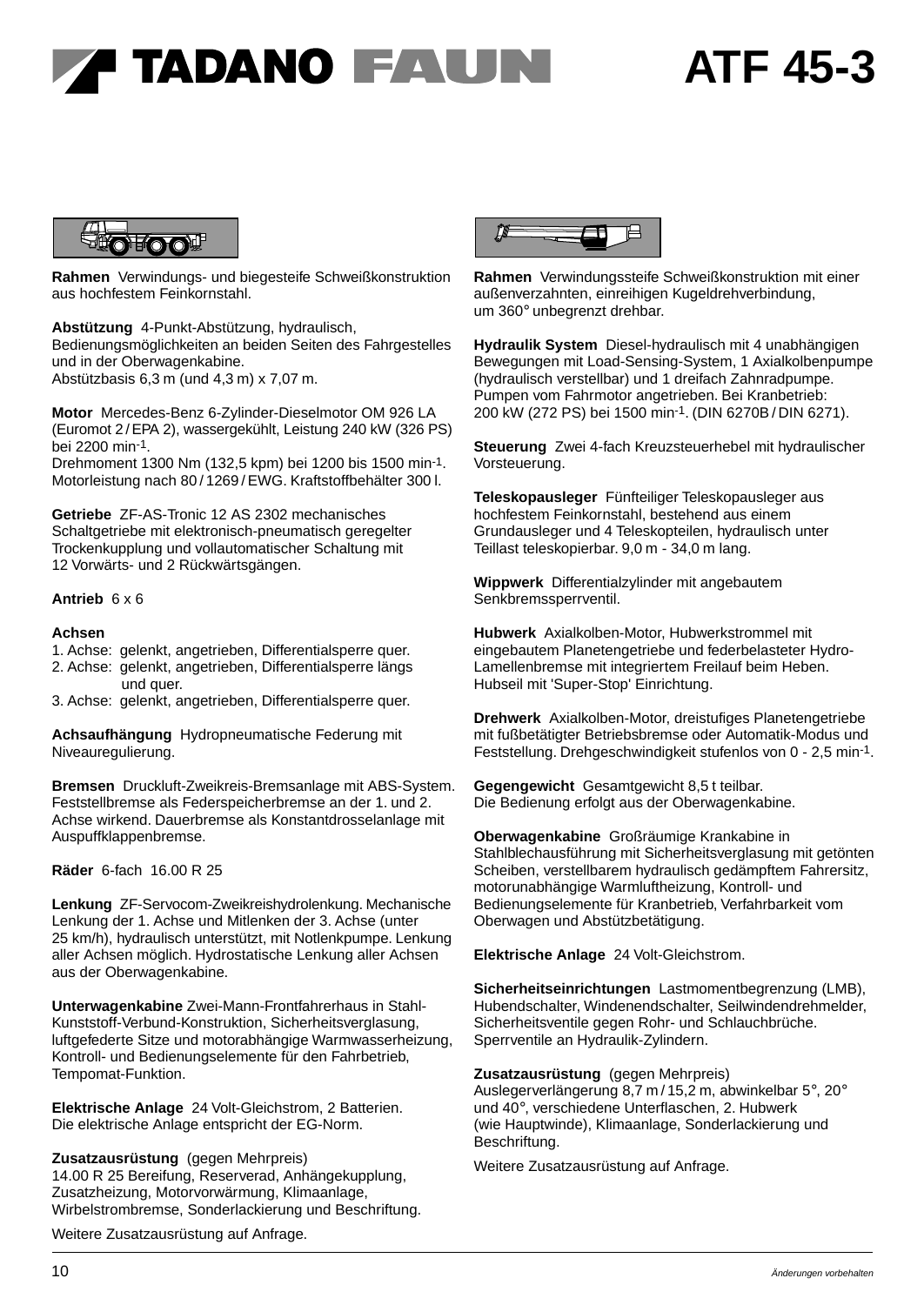# **A TADANO FAUNI**

### **ATF 45-3**



**Frame** Torsion resistant, welded construction made from high strength, fine-grained steel.

**Outriggers** 4 point, telescopic hydraulic outriggers with controls on both sides of carrier and in superstructure cab. Outrigger base 6.3 m (4.3 m mid extension) x 7.07 m.

**Carrier engine** Mercedes-Benz 6 cylinder model OM 926 LA (Euromot 2 / EPA 2), water-cooled diesel engine. Rated at 240 kW (326 HP) at 2200 min-1. Torque 1300 Nm (132.5 kpm) at 1200 - 1500 min-1.

Engine rating according to 80 / 1269 / EWG. Fuel tank 300 l.

**Transmission** ZF-AS-Tronic 12 AS 2302 mechanical transmission with electro-pneumatically actuated dry-type clutch and automatic gear shifting with12 forward gears and 2 reverse gears.

### **Drive** 6 x 6

### **Axles**

1st axle: steered, driven. 2nd axle: steered, driven. 3rd axle: steered, driven. All driven axles with transverse differential locks.

**Suspension** Hydro-pneumatic with levelling adjustment.

**Brake system** Service brakes: dual circuit compressed air system with ABS. Parking brake: spring loaded type acting on 1st and 2<sup>nd</sup> axles. Auxiliary brakes: engine exhaust brake and constant throttle engine brake system.

### **Tyres** (6) 16.00 R 25

**Steering system** ZF-Servocom, dual circuit hydraulic steering, mechanical hydraulically-assisted steering of 1st axle and 3<sup>rd</sup> axle (up to 25 km/h), emergency steering pump. Steering of all axles possible. All axles steered hydrostatically from superstructure cab.

**Carrier cab** Two man full width cab of composite (steel sheet metal and fibre-glass) structure, with safety glass, air-cushioned adjustable seats, engine dependent hot-water heater. Complete controls and instrumentation for road travel. Speed control.

**Electrical system** 24 volt DC system, 2 batteries. Electrical system conforms with EEC regulations.

### **Optional Euipment** (at extra charge)

14.00 R 25 tyres, spare wheel and tyre, towing attachment, additional heater, engine pre-heat, air conditioning, eddy current retarder brake, special painting and lettering.

Further optional equipment available upon request.



**Frame** Torsion-resistant, all-welded structure of high strength steel. Connected to carrier by single-row ball-bearing slewing ring with external gearing for 360° continuous rotation.

**Hydraulic system** Diesel hydraulic system with Load Sensing system, 1 axial piston pump (hydraulically adjustable) and 1 triple gear pump. Pumps driven by carrier engine rated at 200 kW (272 HP) at 1500 min-1. (DIN 6270B / DIN 6271).

**Controls** Hydraulic, 2 joy-stick levers for simultaneous operation of crane motions.

**Telescopic boom** 5 sections, made of high tensile, finegrained steel, consisting of 1 base section and 4 telescoping sections. All telescope sections extendable under partial load. 9.0 m to 34.0 m long.

**Derricking system** 1 double acting hydraulic cylinder with integral brake and holding valve.

**Main winch** Axial piston motor, winch drum with integrated planetary reduction and with hydraulically controlled springloaded, multiple disc brake and with integrated free rotation (no sagging of load when hoisting). Hoist cable with 'Super-Stop' easy reeving system.

**Slewing system** Axial piston motor with three-stage planetary reduction with a foot actuated service brake or in automatic mode and a parking brake. Speed infinitely variable 0 - 2.5 min-1.

**Counterweight** Total 8.5 t divisible, assembled and disassembled by hydraulic cylinders controlled from superstructure cab.

**Superstructure cab** Spacious all-steel panoramic cab with safety (tinted) glass windows, hydraulically-cushioned adjustable seat, engine independent hot air heater. Complete controls and instrumentation for crane operation, on-site travelling and outriggers.

**Electrical system** 24 volt DC system.

**Safety devices** Load moment device (LMD), hoist limit switch, lower limit switch, drum turn indicator, safety valves against pipe and hose rupture. Holding valves on hydraulic cylinders.

**Optional Equipment** (at extra charge)

Boom extension 8.7 m / 15.2 m offsets 5°, 20° and 40°, selection of hook blocks, auxiliary winch (same as main winch), air conditioning, special painting and lettering.

Further optional equipment available upon request.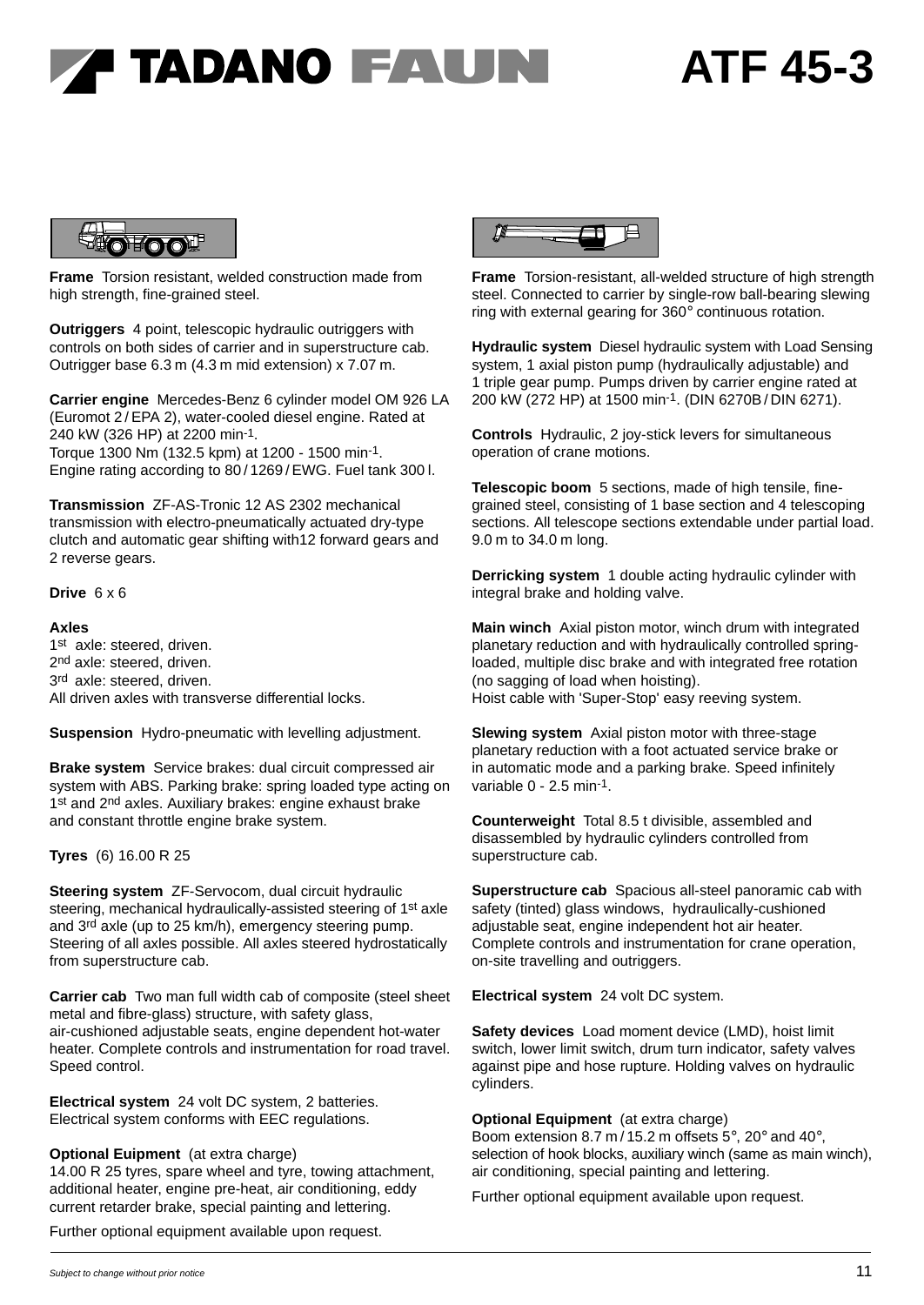### **ATF 45-3**



**Châssis** Construction mécano-soudée, en acier fin, résistante aux fléxions et aux torsions.

**Calage** Calage à 4 points, complètement hydraulique. Commande des stabilisateurs des deux côtés du châssis et de la cabine du grutier. Calage 6,3 m (aussi 4,3 m) x 7,07 m.

**Moteur** Mercedes-Benz diesel 6 cylindres, modèle OM 926 LA (Euromot 2 / EPA 2), refroidi par eau, de 240 kW (326 CV) à 2200 min-1. Couple: 1300 Nm (132,5 kpm) à 1200 à 1500 min-1. Puissance selon 80 / 1269 / EWG. Depósito de combustible 300 l.

**Boîte de vitesse** Boîte mécanique ZF-AS-Tronic, modèle 12 AS 2302 avec embrayage électro-pneumatique et boîte automatique, 12 vitesses AV et 2 vitesses AR.

#### **Entraînement** 6 x 6

#### **Essieux**

- 1<sup>er</sup> essieu: directeur, entraîné, blocage de différentiel Essieux<br>1<sup>er</sup> essieu: dire<br>transversal.<br><sup>2ième</sup> escieu: dire
- 2ième essieu: directeur, entraîné, blocage de différentiel ransversal.<br>
2<sup>ième</sup> essieu: directeur, entraîné<br>
longitudinal et transversal.<br>
<sup>2ième</sup> essieu: directeur, entraîné
- 3ième essieu: directeur, entraîné, blocage de différentiel International<br>Sième essieu: dire<br>transversal.

**Suspension** Hydro-pneumatique, avec réglage de niveau.

**Freins** Système à air comprimé, à double circuit, avec système ABS. Frein de stationnement: avec accumulateurs à ressort agissant sur le 1er et 2ième essieu. Frein continu: Frein sur échappement avec étrangleur.

### **Pneus** 6 x 16.00 R 25

**Direction** Servocom à double circuit, marque ZF. Direction mécanique du 1er essieu, à assistance hydraulique, jusqu'à 25 km/h direction automatique du 3<sup>ème</sup> essieu, avec pompe de direction auxiliaire. Direction de tous les essieux possible. Direction hydro-statique de tous les essieux depuis la cabine du grutier.

**Cabine** Cabine bi-place, construcion en matière composite fibre de verre et acier. Vitrage en verre de sécurité, sièges à suspension pneumatique. Chauffage à eau chaude relié au moteur. Organes de contrôle et de commande pour la conduite. Régulateur de vitesse.

**Système électrique** 24 V courant continu, 2 battéries. Conforme aux normes CE.

**Equipement supplémentaire** (avec supplément de prix) Pneus 14.00 R 25, roue de secours, attache-remorque, chauffage auxiliaire, préchauffage du moteur, climatisation, frein électrique, peinture spéciale et inscription.

Autres équipements supplémentaires sur demande.



**Plate forme** Constrution mécano-soudée résistante à la torsion. Couronne d'orientation à billes à une rangée, à denture extérieure, permettant une rotation illimitée sur 360°.

**Système hydraulique** Diesel-hydraulique avec 4 mouvements indépendants, système load sensing, 1 pompe à pistons axiaux (à réglage hydraulique) et 1 triple pompe à engrenages. Pompes actionnées du moteur châssis. Opération grue: 200 kW (272 CV) à 1500 min-1 selon DIN 6270B / DIN 6271.

**Commande** 2 manipulateurs à commande en croix (4 sens), assistés hydrauliquement.

**Flèche télescopique** 1 flèche de base et 4 éléments télescopiques en acier fin, hydrauliquement télescopable avec charge partielle. Longueur 9,0 m à 34,0 m.

**Mécanisme de relevage** 1 vérin différentiel muni de clapet de freinage de descente.

**Mécanisme de levage** Moteur hydraulique, tambour de levage avec boîte planétaire incorporée, frein d'arrêt à disques multiples à ressort, libéré lors du levage. Câble de levage avec dispositif 'Super-Stop'.

**Orientation** Moteur hydraulique avec entraînement planétaire à 3 gammes. Frein de service actionné par l'intermédiaire d'une pédale ou mode automatique et frein de stationnement. Vitesse de rotation 0 à 2,5 min-1 en continu.

**Contrepoids** Poids total 8,5 t divisible, commandé depuis la cabine du grutier.

**Cabine du grutier** Cabine de grue spacieuse, en acier, avec vitrage de sécurité en verre teinté, siège réglable et amorti hydrauliquement, chauffage à air chaud indépendant du moteur, éléments de commande et de contrôle pour travaux sur chantier, conduite et calage de la grue depuis la cabine du grutier.

**Système électrique** 24 V courant continu.

**Dispositifs de sécurité** Limiteur de charge (CEC), interrupteur de fin de course de levage et de treuil, indicateur du nombre de tours, soupapes de sécurité contre ruptures des conduites et flexibles, clapets sur vérins hydrauliques.

**Equipement supplémentaire** (avec supplément de prix) Fléchette 8,7 m / 15,2 m, inclinable à 5°, 20° y 40°, sélection de moufles, 2ième treuil de levage (identique au treuil principale), climatisation, peinture spéciale et inscription.

Autres équipements supplémentaires sur demande.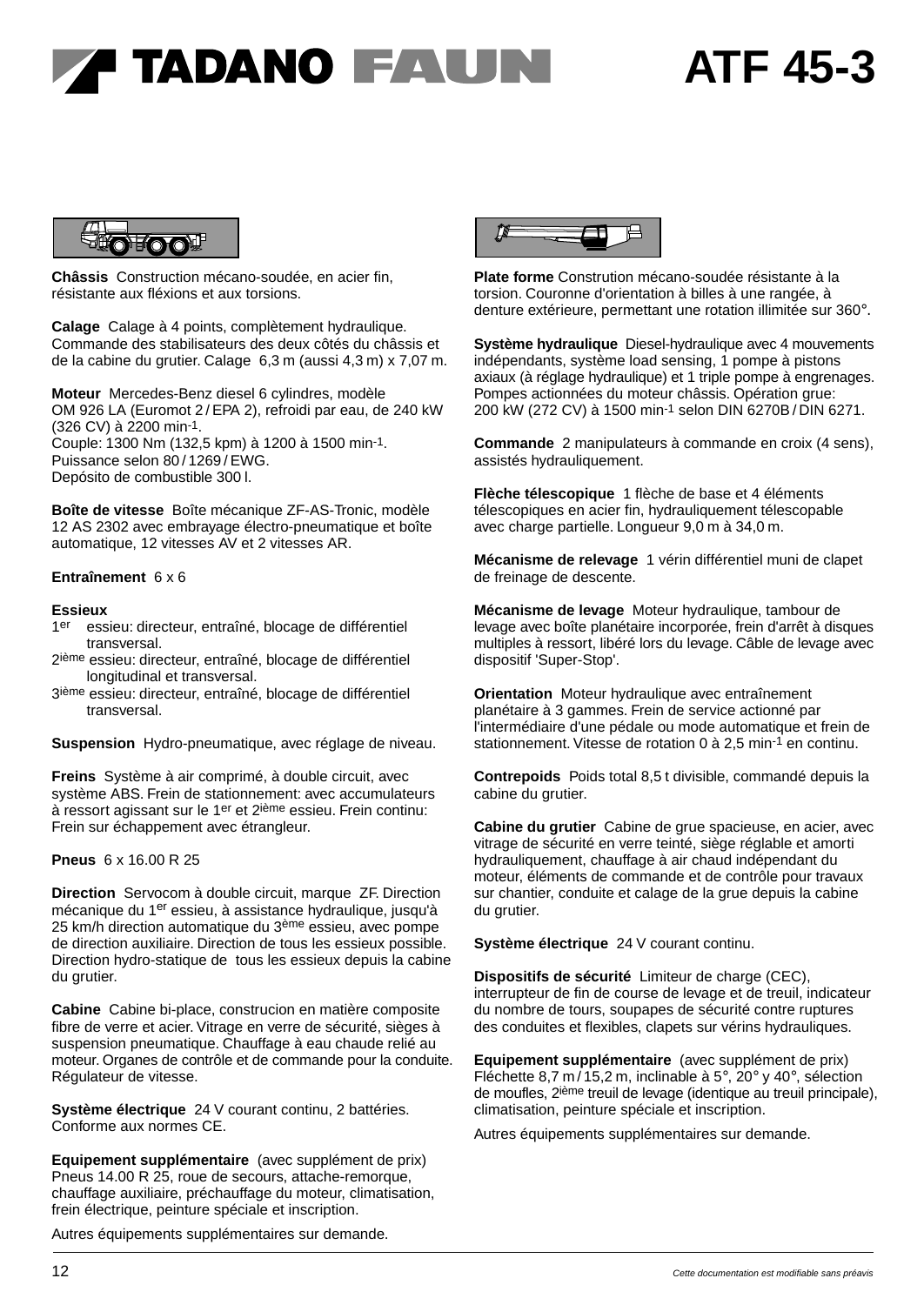## **A TADANO FAUNI**

### **ATF 45-3**



**Chasis portante** Construcción de acero de alta resistencia soldado, resistente a la torsion y a la flexión.

**Estabilizadores** Estabilizadores hidráulicos de 4 puntos. Posibilidad de manejo desde ambos lados del chasis portante y desde la cabina de la grúa. Extensión de los estabilizadores: 6,3 m (y 4,3 m) x 7,07 m.

**Motor** Mercedes-Benz modelo OM 926 LA (Euromot 2/EPA 2), 6 cilindros, diesel, refrigerado por agua. Nominal 240 kW (326 HP) a 2200 min-1. Par 1300 Nm (132,5 kpm) a 1200 hasta 1500 min-1.

Potencia del motor según 80 / 1269 / EWG. Réservoir à carburant 300 l.

**Transmisión** Transmisión mecánica ZF tipo AS-Tronic, modelo 12 AS 2302, con 12 marchas adelante y dos marchas atrás, controladas electro - neumaticamente con embrage en seco.

### **Tracción** 6 x 6

### **Ejes**

- 1<sup>o</sup> eje: de dirección, accionado, con bloqueo diferencial transversal.
- 2º eje: de dirección, accionado, con bloqueo diferencial transversal y longitudinal.
- 3 <sup>o</sup> eje: de dirección, accionado, con bloqueo diferencial transversal.

**Suspensión** Suspensión hidroneumática con regulación de nivel.

**Sistemas de frenos** Accionamiento neumático de doble circuito con sistema anti bloqueo ABS.

Freno de estacionamiento del tipo muelles cargados, liberados por aire, sobre los ejes 1º y 2º. Freno continuo: sistema estrangulador constante y freno tipo estrangulación sobre el escape del motor diesel.

### **Neumáticos** 6 x 16.00 R 25

**Dirección** Hidráulica ZF Servocom de doble circuito. Giro mecánico sobre el 1º eje, asistido hidráulicamente. Hasta 25 km/h dirección automática del 3o eje. Bomba hidráulica de emergencia accionada por la transmisión. Dirección de todos los ejes posible. Desde la cabina de la superestructura: dirección hidro-estática de ambos ejes.

**Cabina** Cabina para dos personas, en construcción de acero y fibra de vidrio. Cristales de seguridad, asiento con suspensión neumática, calefacción por agua caliente del motor. Elementos de control e instrumentos para circulación por carretera. Regulador de velocidad.

**Sistema eléctrico** Sistema de 24 V c.c. con 2 baterias. El sistema eléctrico cumple la normativa CEE.

**Equipo adicional** (con suplemento de precio) Neumáticos 14.00 R 25, rueda de repuesto, embrague de remolque, calefacción adicional, precalefacción del motor, climatisación, freno eléctrico, pintura especial e inscripción.

Otros equipamientos sobre demanda.



**Superestructura** Construida en aceros soldados, resistente a la torsión. Corona de giro con rodamiento de una fila de bolas con dientes externos para giro de 360°.

**Sistema hidráulico** Sistema hidráulico de 4 movimientos independientes, sistema "load sensing", 1 bomba de pistones axiales de caudal variable (regulable hidráulicamente) y una bomba triple de engrenajes. Las bombas están accionadas desde el motor del chasis. Operación de la grúa: 200 kW (272 HP) a 1500 min-1. (DIN 6270B / DIN 6271).

**Mandos** 2 palancas de control de tipo joy-stick para movimientos simultáneos de la gúa (4 direcciones), assistidos hidráulicamente.

**Pluma telescópica** 5 secciones, un tramo base y 4 telescópicos de acero de alta resistenca soldado, los tramos se pueden telescopar hidráulicamente bajo carga. Longitud de 9,0 m a 34,0 m.

**Elevación de pluma** Mediante un cilindro hidráulico con válvula de retención integrada.

**Cabrestante principal** Motor hidráulico de pistones axiales. Tambor del cabrestante con reducción planetaria y frenos de disco múltiples accionado, con sistema libre de elevación. Cable de elevación con sistema de enhebrado fácil y 'Super-Stop'.

**Sistema de giro** Motor hidráulico de pistones axiales con reducción planetária de tres etapas. Freno de servicio controlado por pedal o modo automático y freno de estacionamiento. Velocidad de giro variable de 0 a 2,5 min-1.

**Contrapeso** Peso total de 8,5 t divisible, accionado desde la cabina de la grúa.

**Cabina de la grúa** Cabina espaciosa, construida en acero, con cristales coloreados de seguridad. Asiento del operador regulable amortiguado hidráulicamente, calefacción por aire caliente independiente del motor. Controles, instrumentos y mandos de conducción para la operación de la grúa y para el desplazamiento en obra. Mandos para nivelación y extensión de los establizadores.

**Sistema eléctrico** Sistema de 24 V c.c.

**Medidas de seguridad** Limitación del momento de carga (LMC), interruptor de final de elevación, interruptor de 3 últimas vueltas en cabrestante, indicador de bajada o subida del cable del cabrestante, válvulas de seguridad para rotura de tubos y latiguillos. Válvulas de retencón en los cilindros hidráulicos.

**Equipo adicional** (con suplemento de precio) Plumín 8,7 m / 15,2 m, acodable en 5°, 20° y 40°, selección de ganchos, 2º cabrestante (igual que cabrestante principal), climatisación, pintura especial e inscripción.

Otros equipamientos sobre demanda.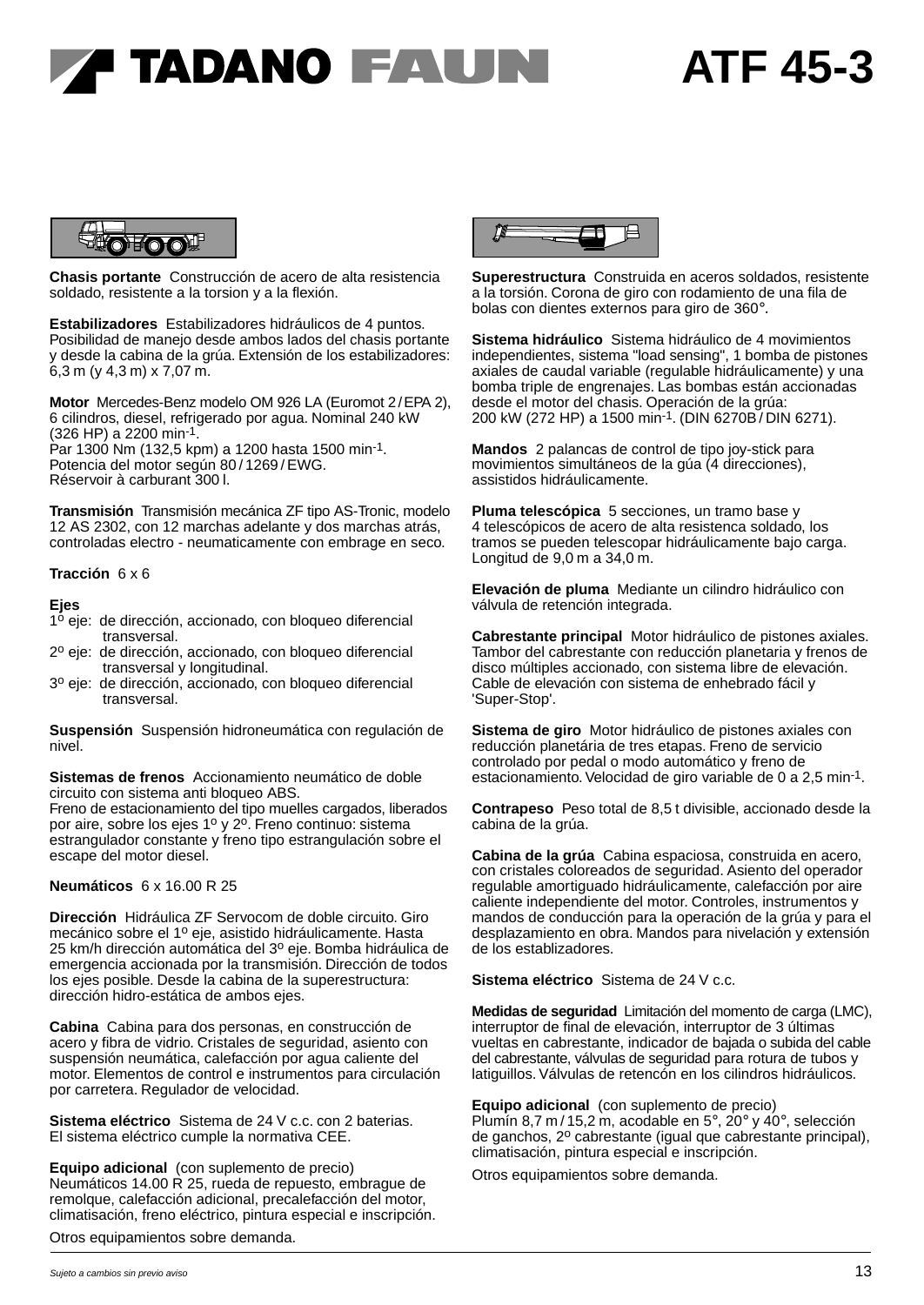# **ATF 45-3**

### Symbolerklärung Symbols Glossaire des symboles Glosario de simbolos

















Siehe Seite 9 As on Page 9 Voyez la page 9 Véase la pagina 9

Abstützung **Outriggers** Calage Estabilizadores

Getriebe / Gang Transmission / Gear Boîte de vitesse / Rapport Transmisión / Marchas

Achslast Axle load Charge à l'essieu Carga por eje

Neumáticos / Tamaño de ruedas Räder / Größe Tyres / Size Pneus / Largeur

Geschwindigkeiten Speeds Vitesses Velocidades



Drehwerk Slewing system Orientation Sistema de giro

Gegengewicht **Counterweight Contrepoids** Contrapeso





















Teleskopausleger Telescopic boom Flèche télescopique Pluma telescópica

Teleskopieren Boom telescoping Télescopage de flèche Telescopaje de pluma

Teleskopieren in % Boom telescoping in % Télescopage de flèche en % Telescopaje de pluma en %

Wippwerk Derricking system Mécanisme de relevage Elevación de pluma

Ausladung Radius Portée Radio

Auslegerverlängerung Boom extension Fléchette Plumín

Ausladung Radius Portée Radio

Hubwerk Main winch Mécanisme de levage Cabrestante principal

2. Hubwerk Auxiliary winch 2<sup>ème</sup> treuil de levage 2<sup>°</sup> cabrestante

Unterflasche / Hakengeschirr Hook block / Swivel hook Moufle / Elingues Gancho / Gancho de bola